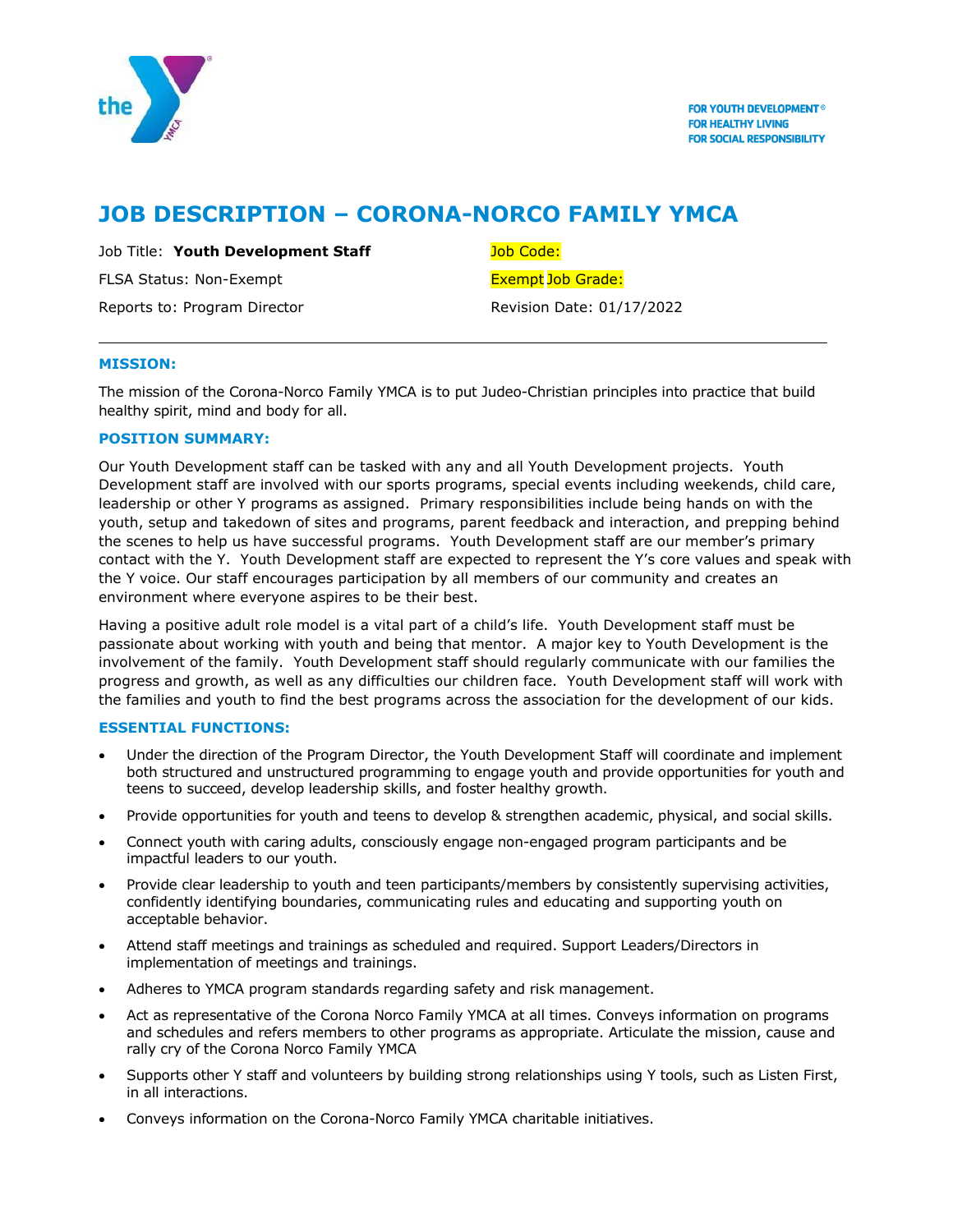- Builds strong relationships and rapport with members and helps them connect with each other and the YMCA. Encourages member involvement and identifies potential volunteers.
- Follows YMCA policies and procedures, including those related to medical and disciplinary situations, child abuse prevention, emergencies, dress guidelines and cleanliness standards.
- Other duties as assigned.

#### **YMCA COMPETENCIES :**

*Mission Advancement:* Accepts and demonstrates the Y's values. Demonstrates a desire to serve others and fulfill community needs. Recruits volunteers and builds effective, supportive working relationships with them. Supports fund-raising.

*Collaboration:* Works effectively with people of different backgrounds, abilities, opinions, and perceptions. Builds rapport and relates well to others. Seeks first to understand the other person's point of view, and remains calm in challenging situations. Listens for understanding and meaning; speaks and writes effectively. Takes initiative to assist in developing others.

*Operational Effectiveness:* Makes sound judgments, and transfers learning from one situation to another. Embraces new approaches and discovers ideas to create a better member experience. Establishes goals, clarifies tasks, plans work and actively participates in meetings. Follows budgeting policies and procedures, and reports all financial irregularities immediately. Strives to meet or exceed goals and deliver a high-value experience for members.

*Personal Growth:* Pursues self-development that enhances job performance. Demonstrates an openness to change, and seeks opportunities in the change process. Accurately assesses personal feelings, strengths and limitations and how they impact relationships. Has the functional and technical knowledge and skills required to perform well; uses best practices and demonstrates up-to-date knowledge and skills in technology.

#### **ESSENTIAL FUNCTIONS**

- Minimum one (1) year of experience working or participating in a youth group/program setting. YMCA program participation preferred.
- HS Junior or Senior minimum. Associate degree in a related field or 1-2 years of college completion in a related field preferred; equivalent work experience will be considered.
- Minimum 16 years of age.
- Proven ability to coordinate, implement, and/or lead enrichment/recreational activities.
- Knowledge of youth development practices and conflict mediation.
- Energetic, youth-friendly, and creative person with a high level of enthusiasm about providing meaningful opportunities and activities for youth.
- Proven ability to work effectively with people of different backgrounds, abilities, opinions and perceptions.
- Possess imagination, a sense of humor, patience, conviction, sincerity, enthusiasm, initiative, selfcontrol, adaptability, willingness to learn, integrity and ingenuity.
- Must possess the four essential characteristics for dealing with the growth of youth into adulthood: good health, intelligence, moral character, and personality.
- Ability to follow and accept instruction and relate well with peers.
- Familiarity working with schools and community-based agencies preferred.
- Must be able to model the core values, Caring, Respect, Responsibility and Honesty.
- Must have commitment to the mission and cause of the YMCA and uphold its values and ethics.
- Must have clearance through fingerprinting, drug testing, criminal records, and child abuse index check.

#### REQUIRED TRAINING AND CERTIFICATIONS:

 CPR, First Aid, AED certifications and Child Abuse Prevention training within 30 days of hire date unless otherwise stated below.